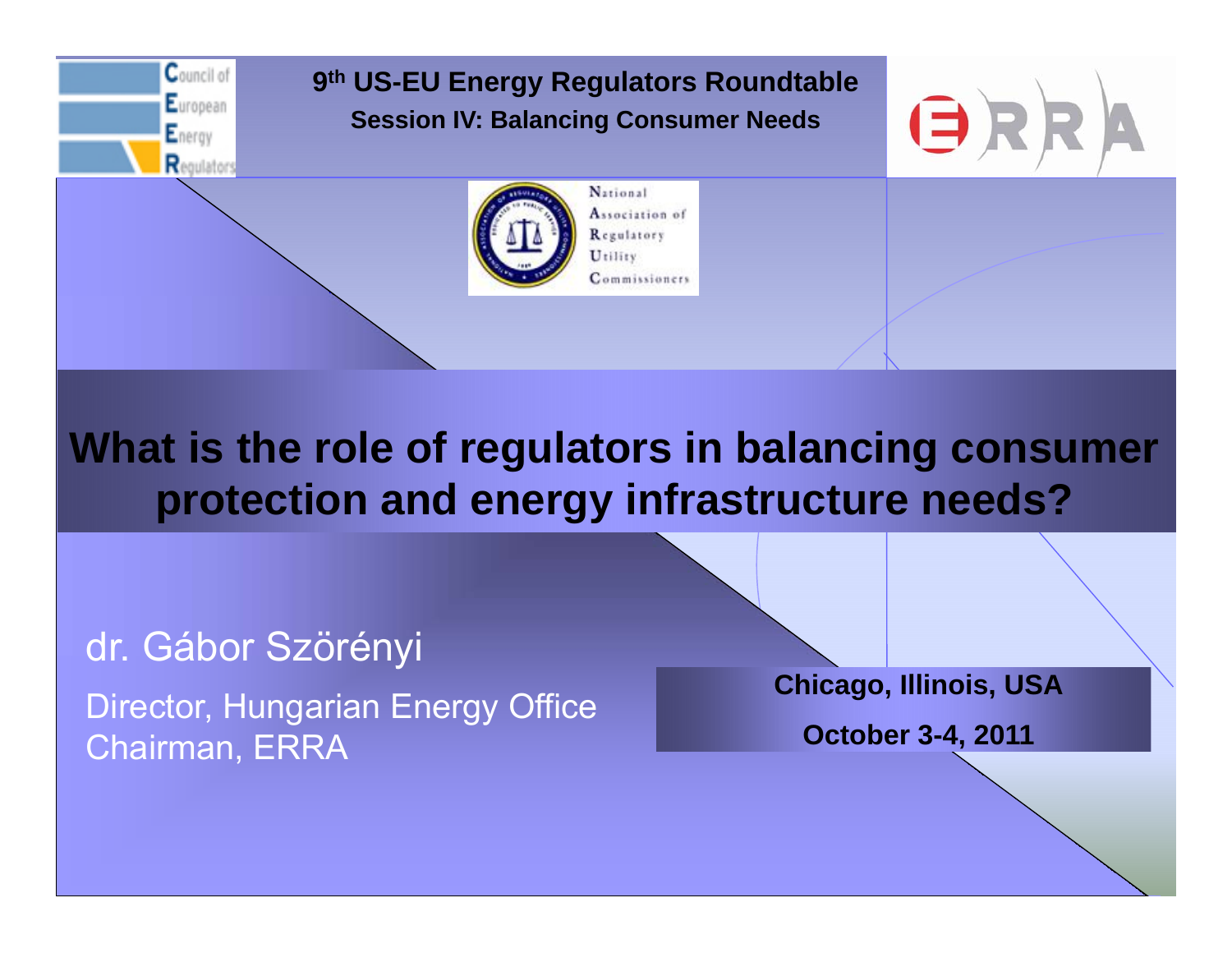#### **General regulatory attitude in most national markets**



- Belief of Regulators; the functioning, competitive wholesale and retail markets (efficient competition) could "control";
	- > energy component of end-user prices,
	- $\triangleright$  quality of supply

Council of European Energy Renub

- Some circumstances hinder efficient competition today:
	- concentrated relevant markets,
	- $\triangleright$  fragmented national markets,
	- lack of efficient incentives on network develo pment,
	- regulated end-user prices [in 2008 16 EU member states – out of 27 – had end-user price control for households/(13 member states for non-households) ]

dr. Gábor Szörényi 9th US-EU Energy Regulators Roundtable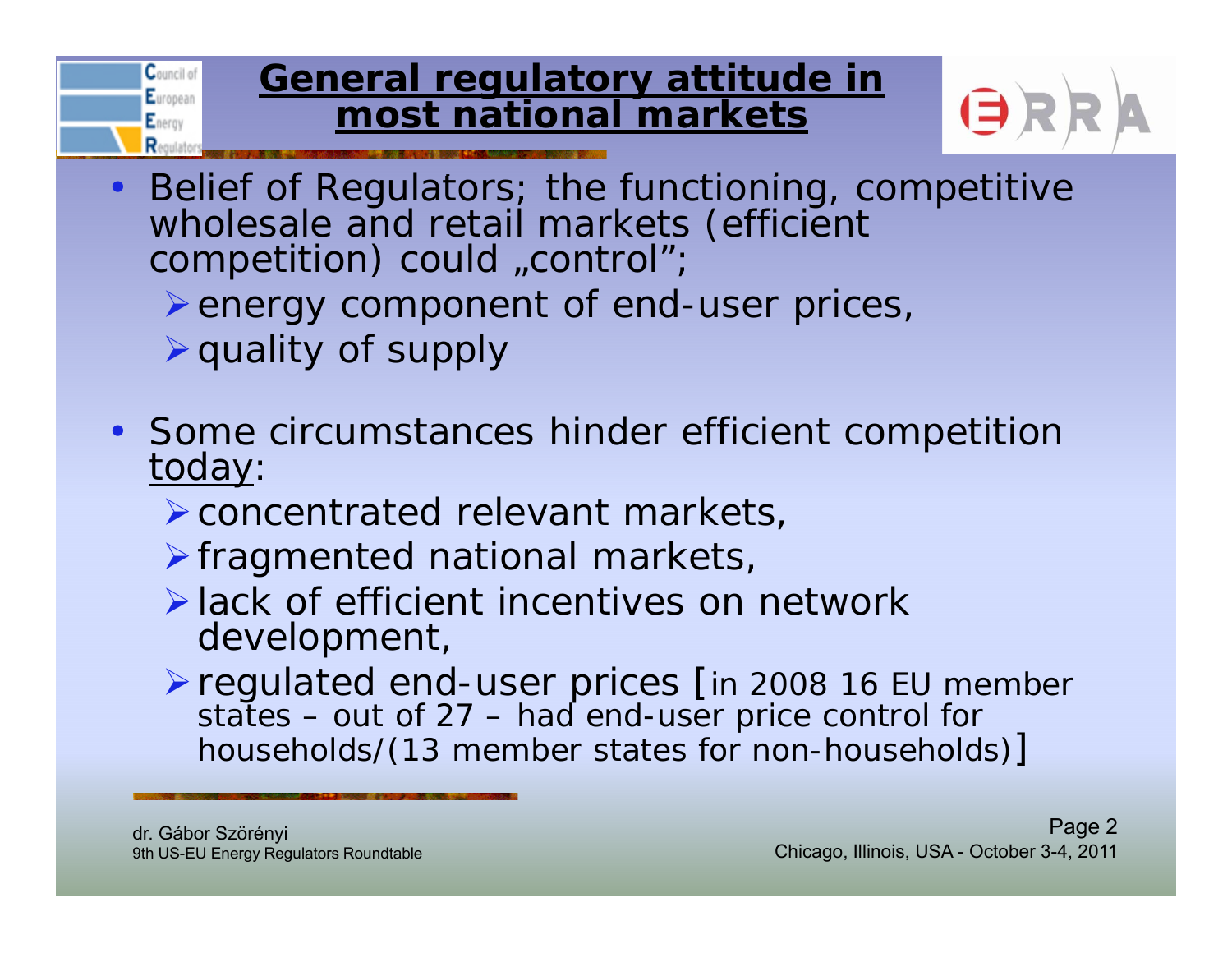#### **General regulatory attitude in most national markets**



- Some additional circumstances can hinder efficient wholesale competition in the future:
	- renewables with increasing ratio could be exempted from wholesale competition (feed-in tariff system)
	- CHP generators (under the new energy efficiency regulation) could be preferred (must run)
	- new nuclear units foreseen to be invested under lon g term PPAs
	- part of flexible gas fired units taking part in system regulation (compensating weather dependent renewable generation) contra cted by system operators
	- possible new capacity payment

Council of European Energy Required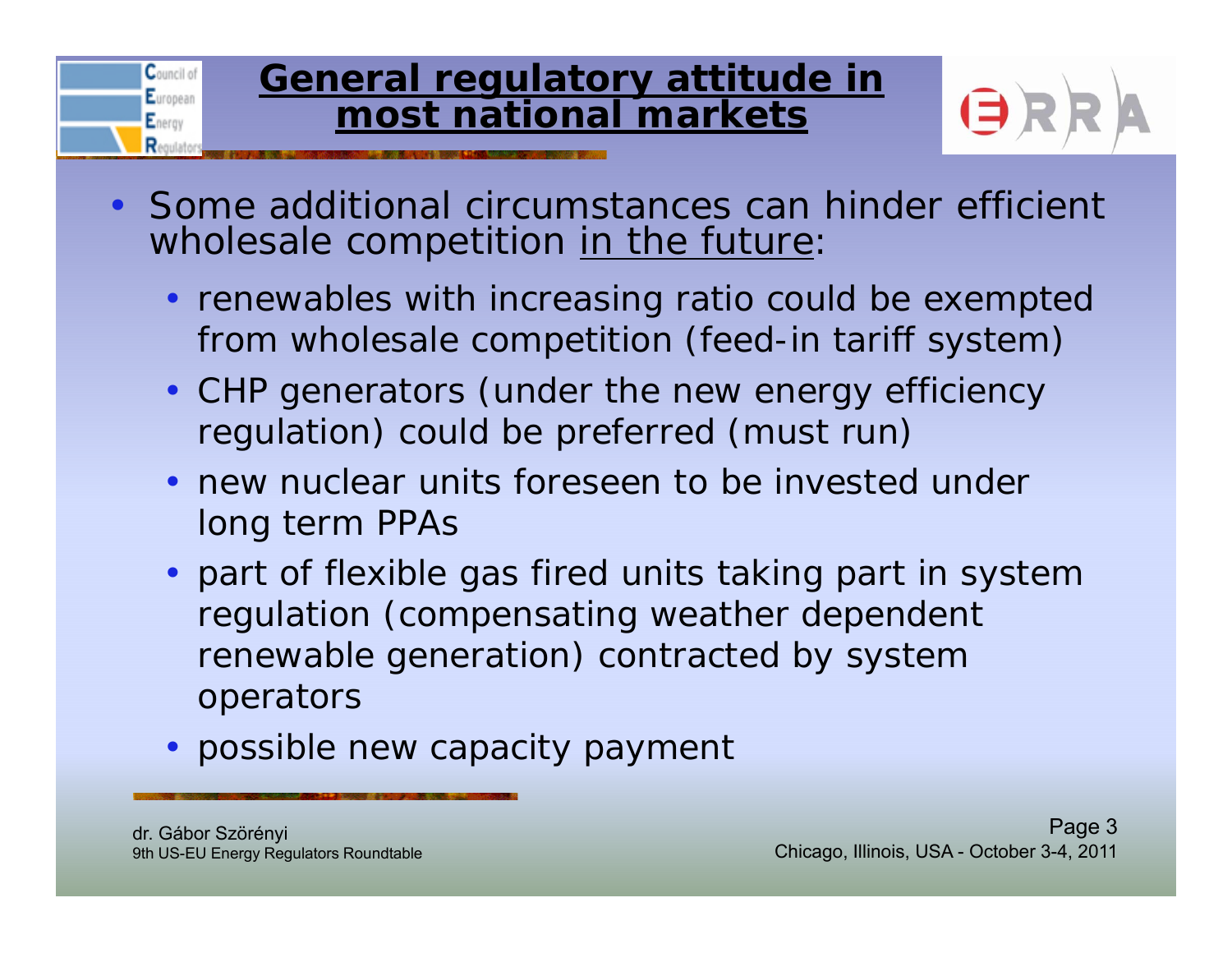

- Unpredictable incidents and (political) interference (like Japan nuclear accident, German nuclear moratorium)
- Hard to predict  $CO<sub>2</sub>$  regulation
- During economic and financial crisis the medium and large end-users are very sensitive to energy prices (some of them are close to bankruptcy)  $\rightarrow$ end-user prices (energy + system use) could strongly influence the national economy
- During these years of cutting (reducing) social safety-net the households are also very sensitive to end-user energy prices  $\rightarrow$  social welfare

Dr. Gábor Szörényi 9th US-EU Energy Regulators Roundtable

Council of European

Energy Requiat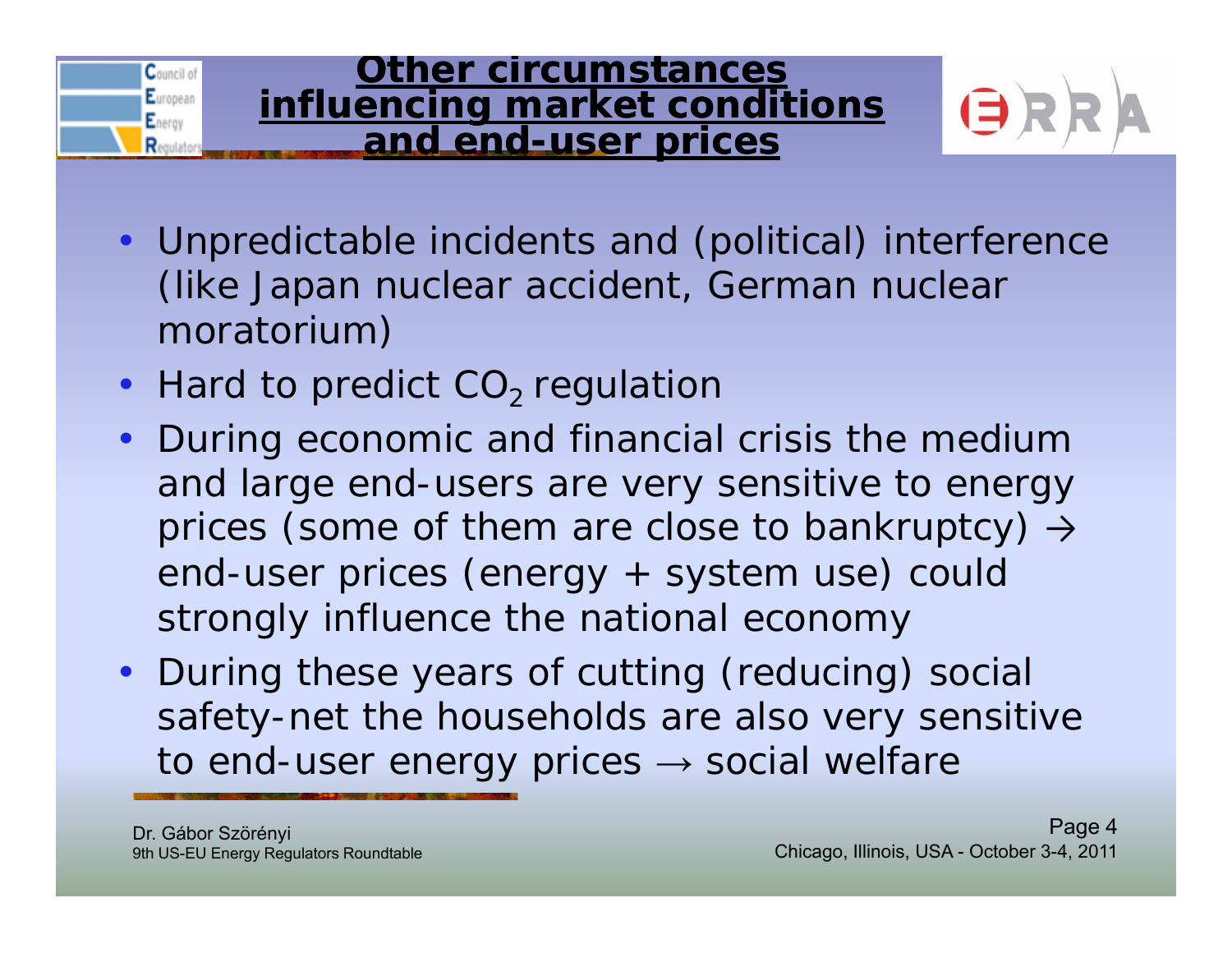#### **Other circumstances influencing market conditions and end end-user prices user**



Among these circumstances **how could we convince** politicians not to interfere (distort) network price regulation and allow market based energy prices;

- In countries, where the belief in the market has less tradition?
- Where the wholesale and retail markets are not functioning well?
- Where the end-users (industry) are not competitive with higher energy prices?
- In countries, where the social welfare is already on very low level with present energy prices?
- The non-economic (non-price) support schemes for vulnerable customers should be enough?
- The political interaction into price regulation has medium/long term effects which could be in contradiction with other political goals (climate change measures)!

**C**ouncil of European  $E<sub>nerv</sub>$ Requiat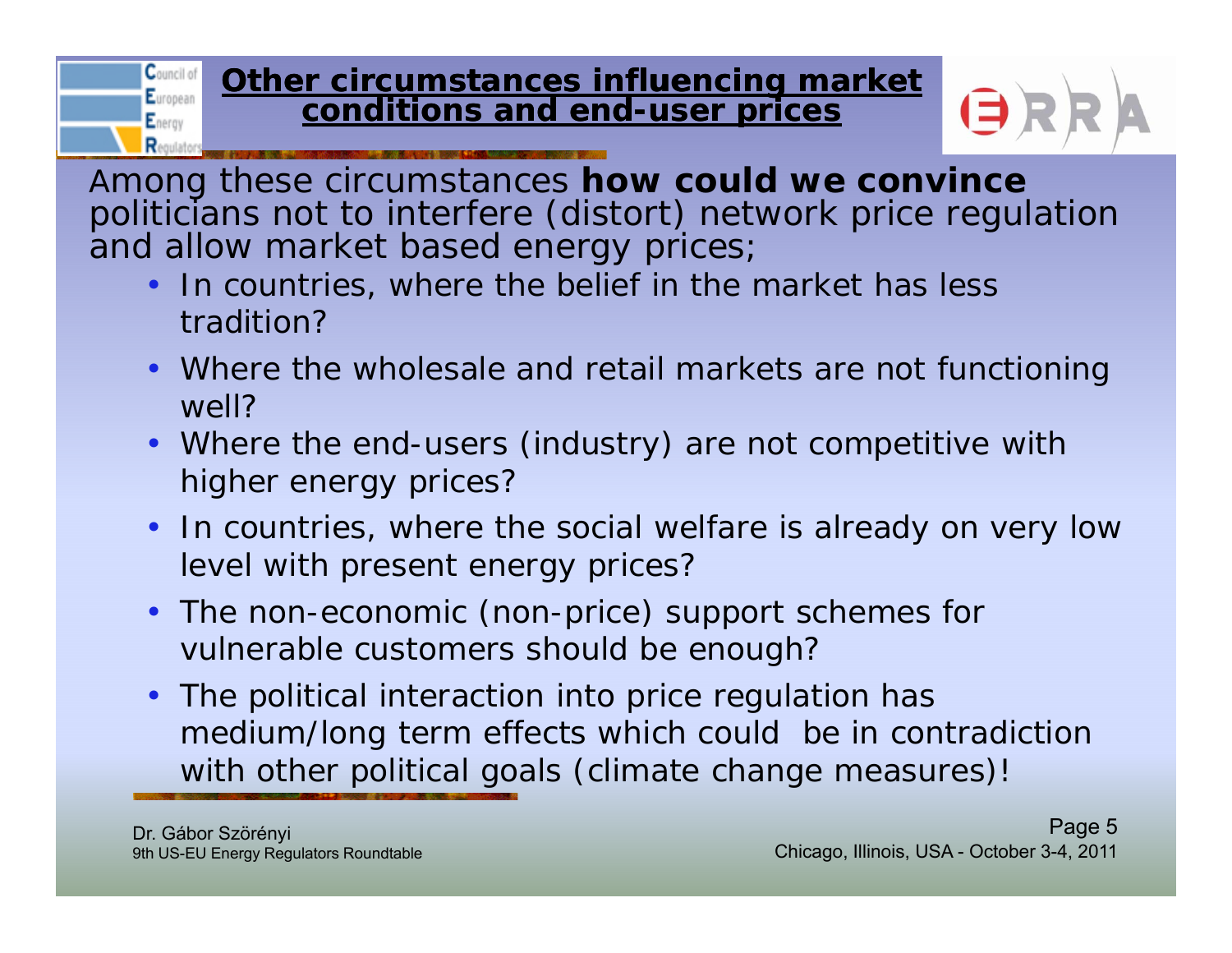



Public service obligation of EU Directives  $\rightarrow$  different approaches of countries;

- •In countries with long tradition in market economy and with functioning markets  $\rightarrow$  public service means;
	- identifying vulnerable customers (disabled or chronically sick, pensionable age, low income, end-users in rural areas),
	- advising customers,

Council of European Energy Requiato

- assisting customers threatened with disconnection and/or disconnected
- assisting eliminate fuel/power poverty,
- assisting gas network connection (to fuel poor households)
- $\triangleright$  measuring customer expectation/satisfaction
- > monitoring and analysing consumers' behaviour on energy use and payment methods  $\rightarrow$  possibility to give advice on bill reduction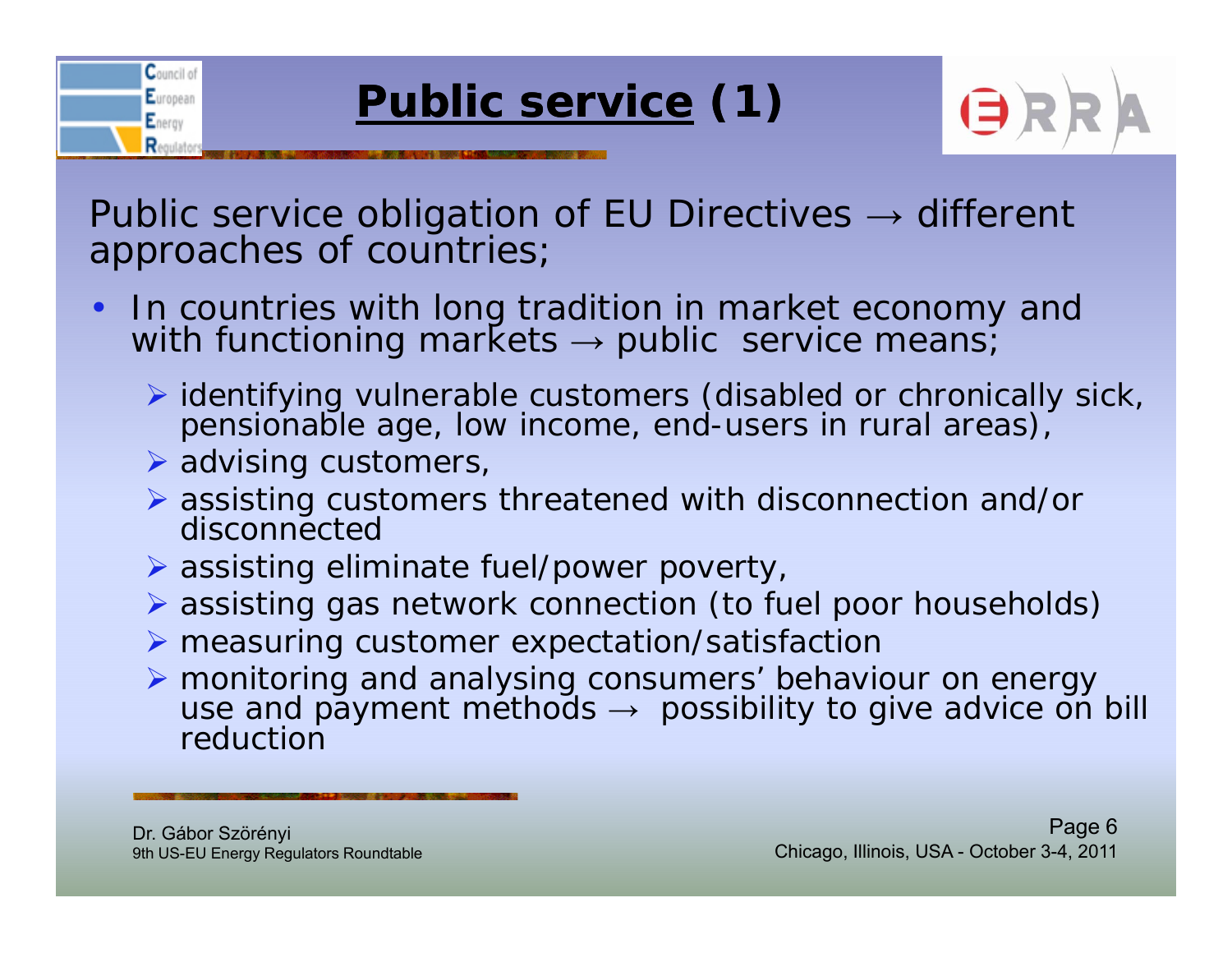



- advising (requiring) suppliers how to handle vulnerable consumers with debt
- creating system of supplier of last resort
- social tariff for vulnerable consumers
- Countries where energy (end-user) price regulation has long tradition and/or competition on retail market cannot<br>function well (cannot "regulate/control" prices)+ the national economy is not in good shape + the social welfare needs substantial development; the **affordability** issue is very serious → public service obligation has regulated price element in addition to (or instead of ) the above mentioned support possibilities;
	- regulated end-user tariff for households (not for vulnerable consumers "only")
	- > Universal Service Supply (regulated tariff) for households + different institutions (schools, hospitals, ministries, ….) + small enterprises

Dr. Gábor Szörényi 9th US-EU Energy Regulators Roundtable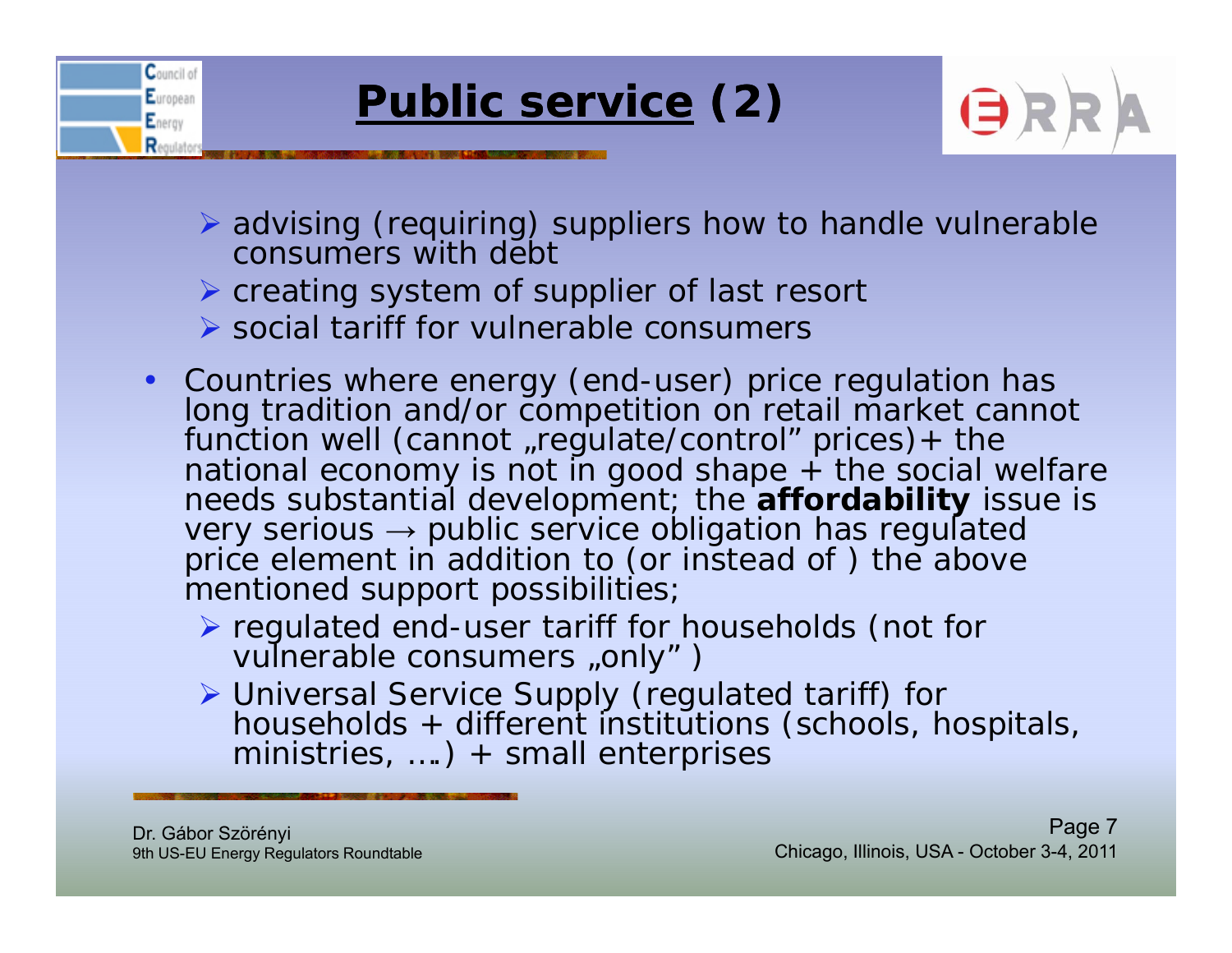#### **Potential Consequences of the disturbances in regulation**



- Price cap on end-user prices (not market based);
	- Expenditures on operation, maintenance and development of networks fail (reduced)
	- > Poor service quality

Council of European

Energy  $\mathbf{R}$ 

- $\triangleright$  Re-scheduled introduction of climate change measures (smart grid, smart meter rollout, energy efficiency assistance)
- $\triangleright$  Lack of adequate renewable support schemes  $\rightarrow$  slowed down investment
- Financial support for end-users (outside of vulnerable consumer circle);
	- **► Lack of energy saving incentives**
	- **▶ Cross subsidy**
	- Hindered competitiveness of the industry (large end-users)
- Reduced competences of regulators;
	- Political/regulatory risk premium
	- $\triangleright$  Slowed down new investments (generation, network)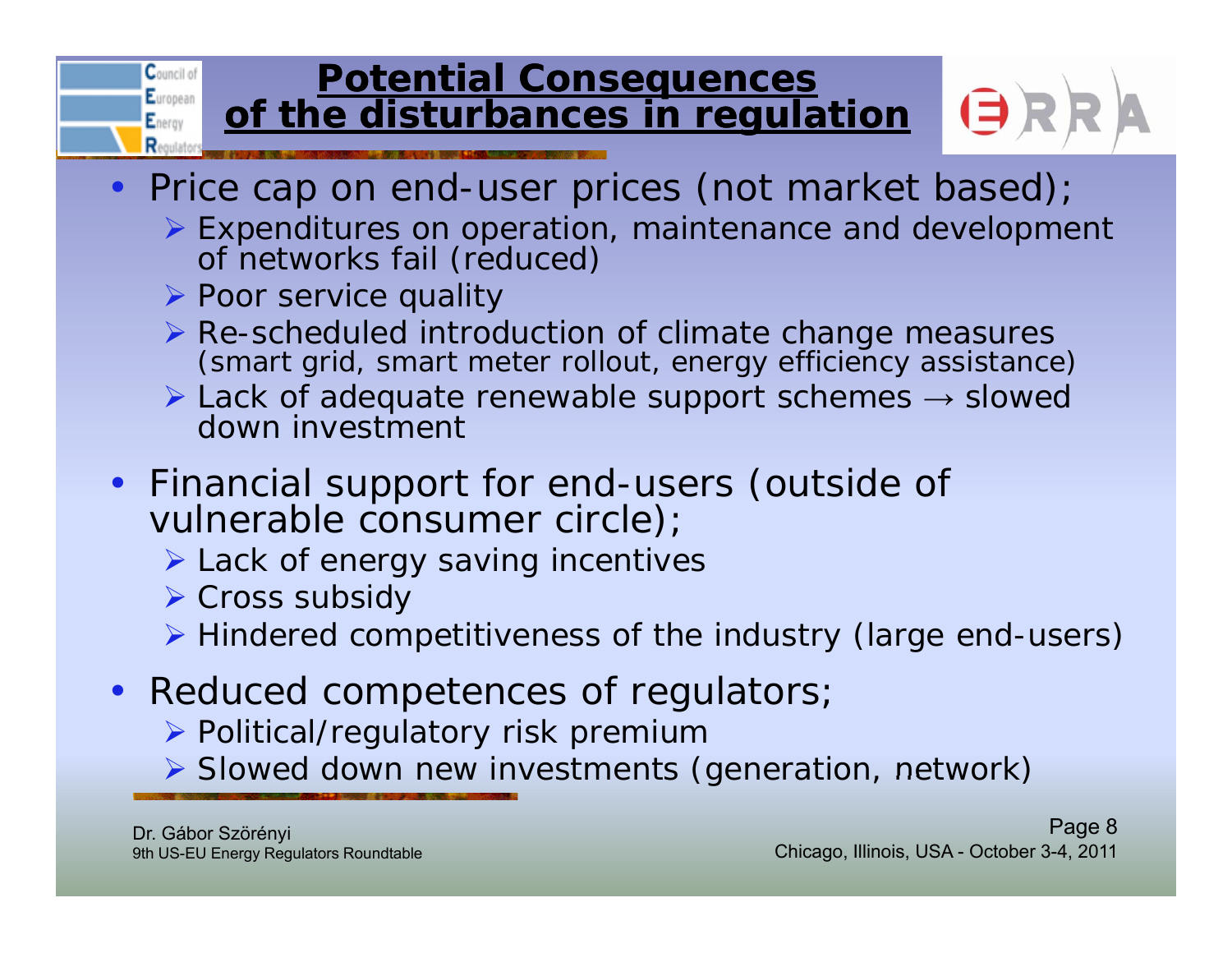

- Force efficient competition (ex ante)
- Require transparency

Council of European

Energy Requiat

- Monitor switching process (and force simplification)
- Assist customers in decidin Assist customers in deciding to choose supplier<br>(price comparison)
- Give incentives for rollout of smart meters
- Measure continuity of supply (quality of service) parameters and enforce requirements
- Create incentives for more efficient network and s ystem <sup>o</sup> peration
- Create incentives for new development
- Force efficient congestion management rules and practice